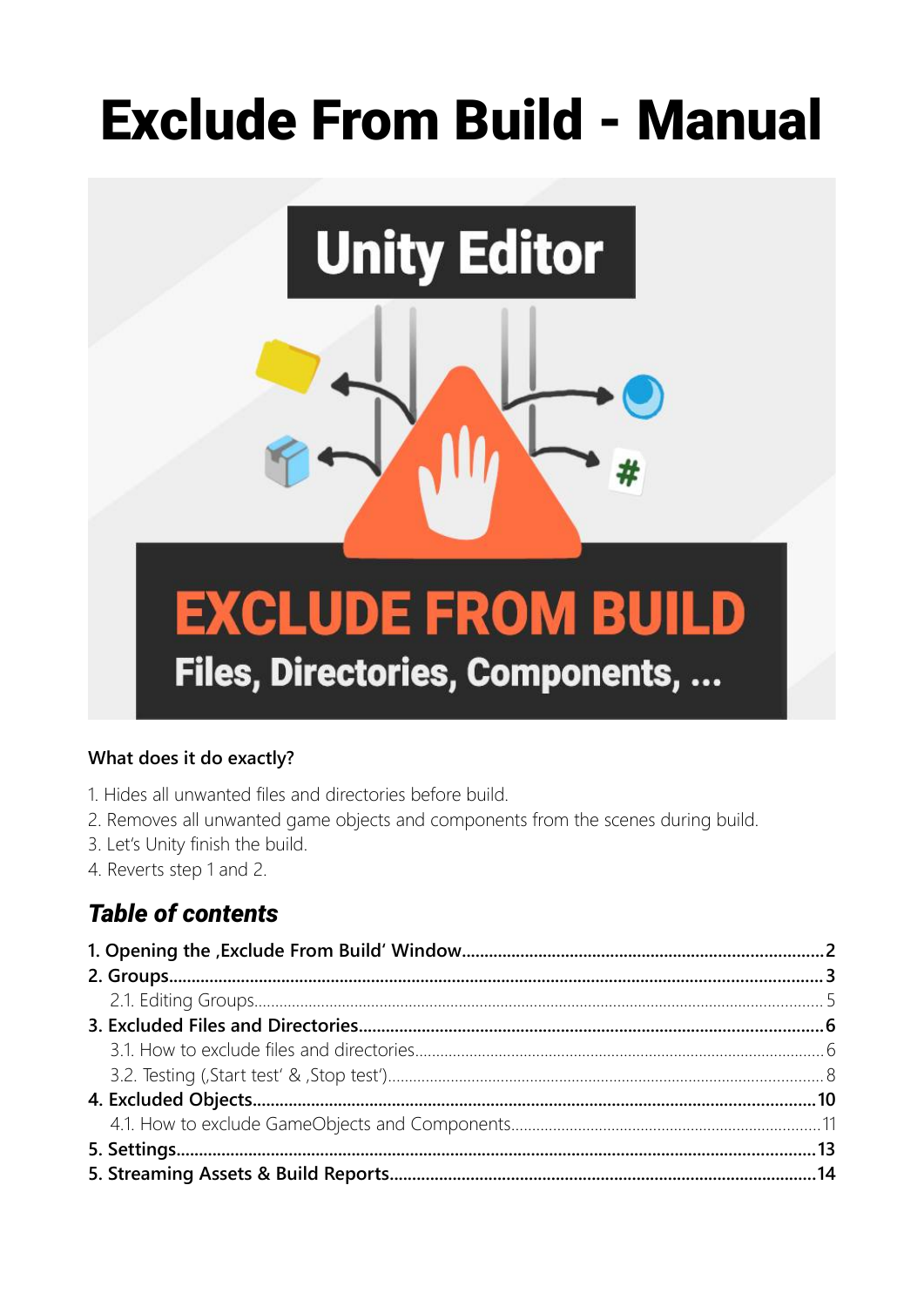## <span id="page-1-0"></span>1. Opening the , Exclude From Build' Window

The window gives you an overview of the files, directories and components that are excluded from the build. It also allows you to edit your groups (more on that later).

To open it go to: **Window > Exclude From Build**



The window shows three sections '**Groups**', '**Excluded files**' and '**Excluded GameObjects**'.

| Exclude                                            |                                                                                                                                                                                                                                                |                              |                 | $: \square$            |
|----------------------------------------------------|------------------------------------------------------------------------------------------------------------------------------------------------------------------------------------------------------------------------------------------------|------------------------------|-----------------|------------------------|
| <b>Groups</b>                                      |                                                                                                                                                                                                                                                |                              | <b>@</b> Manual | $\bullet$ Settings     |
|                                                    | Each group contains a list of excluded objects and one or more build targets. The active group is the one which will be<br>used for the next build (if it has the correct build target). Use groups to make multiple exclusion configurations. |                              |                 |                        |
| <b>Active Group:</b>                               | Default                                                                                                                                                                                                                                        |                              |                 | edit                   |
| <b>Excluded files and directories in 'Default'</b> |                                                                                                                                                                                                                                                |                              | Start test      | Stop test              |
|                                                    | # Assets/ExcludeFromBuild/Examples/Scripts/EFBTranslatorExtended.cs                                                                                                                                                                            |                              | Remove          | $\triangleright$ Go to |
|                                                    | # Assets/ExcludeFromBuild/Examples/Materials/TreeTrunk.mat                                                                                                                                                                                     |                              | Remove          | $\triangleright$ Go to |
|                                                    | # Assets/ExcludeFromBuild/Examples/Textures/Sky.png                                                                                                                                                                                            |                              | Remove          | $\triangleright$ Go to |
|                                                    |                                                                                                                                                                                                                                                |                              |                 | Remove all             |
|                                                    |                                                                                                                                                                                                                                                |                              |                 |                        |
| <b>Excluded GameObjects (all groups)</b>           |                                                                                                                                                                                                                                                | $\checkmark$ Scan all scenes |                 | <b>Start Scanning</b>  |
|                                                    | Scan for GameObjects that are excluded (have an 'ExcludeFromBuild' component).<br>NOTICE: Prefabs which are not used in any scene (i.e. they just exist as assets files) are ignored.                                                          |                              |                 |                        |
| Logs                                               |                                                                                                                                                                                                                                                |                              |                 |                        |
| Scan Results (all scenes)                          |                                                                                                                                                                                                                                                |                              |                 |                        |
|                                                    | ExcludeFromBuildExample: ParentOfCubie / Cube Brown                                                                                                                                                                                            |                              |                 | $S_{\text{cene}}$      |
| ExcludeFromBuildExample: Cube (2)                  |                                                                                                                                                                                                                                                |                              |                 | $>$ Scene              |
| ExcludeFromBuildExample: Canvas / ButtonA          |                                                                                                                                                                                                                                                |                              |                 | Scene                  |
| Level1.1: Hidden Trap / Enemy Alt A                |                                                                                                                                                                                                                                                |                              |                 | S <sub>cence</sub>     |
| Level1.1: Companion Cubie                          |                                                                                                                                                                                                                                                |                              |                 | S <sub>cone</sub>      |
| Level1.2: Ally #1                                  |                                                                                                                                                                                                                                                |                              |                 | $>$ Scene              |
|                                                    | Level1.2: Alternative Universe / Evil Companion Cube                                                                                                                                                                                           |                              |                 | $\triangleright$ Scene |
|                                                    |                                                                                                                                                                                                                                                |                              |                 |                        |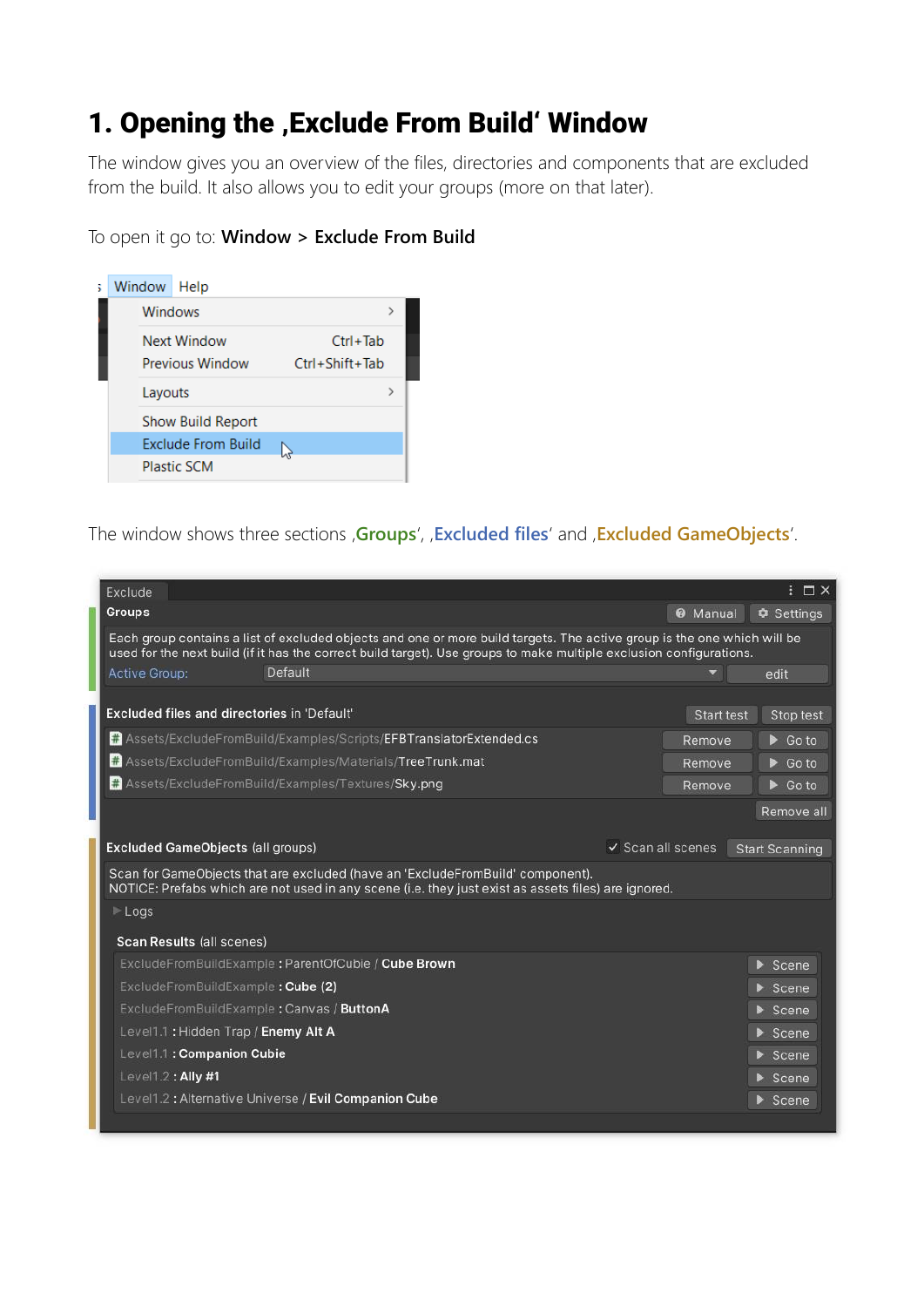# <span id="page-2-0"></span>2. Groups

Imagine groups like folders containing some information which belongs together.



#### Each group contains two things:

A) A list of files and directories to exclude from the build. They are listed in the , **Excluded files and directories**' section.

B) A list of one or more , Build Targets' (also called , platforms') like Android, iOS, Standalone, ... . You may remember seeing those on the left side of the , Build Settings' Dialog.



Groups exist so you can vary which files you are excluding. Maybe that super high res texture should only be included in the Standalone build but not on mobile?

At build time the active group's build targets are compared to the platform you have chosen in the Build Settings. If they match then the group's excluded files and directories will be removed them from the build. The same is done for all , Exclude From Build' components in the scenes.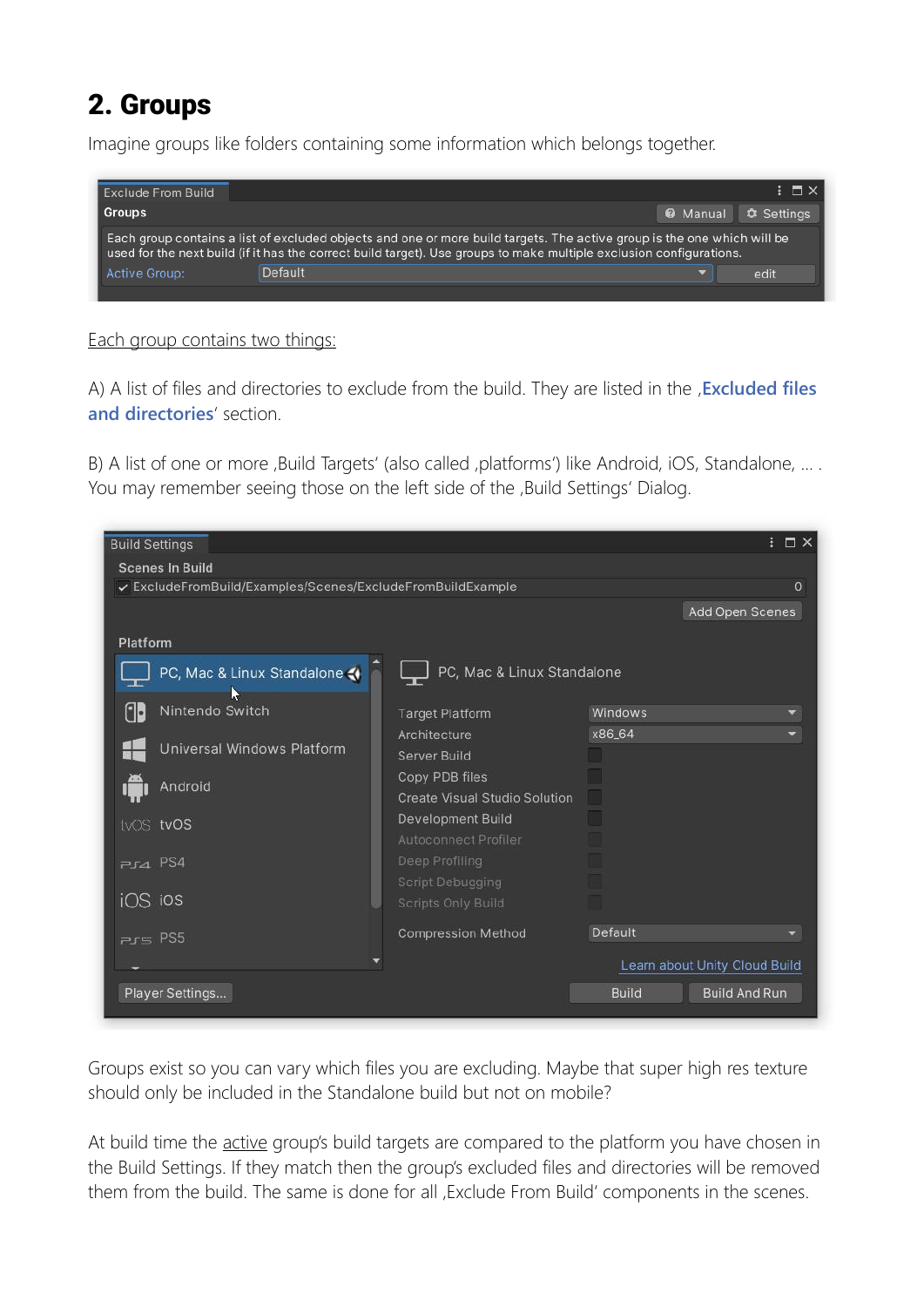Changing the active group (the big dropdown) will change which files are excluded from your next build. It also changes which files are listed in the **Excluded files and directories**' section. If you add or remove a file from the list then it will only be added to or removed from the active group.

| <b>Exclude From Build</b> |                                                                                                                                                                                                                                                |                      | $: \Box \times$                     |
|---------------------------|------------------------------------------------------------------------------------------------------------------------------------------------------------------------------------------------------------------------------------------------|----------------------|-------------------------------------|
| <b>Groups</b>             |                                                                                                                                                                                                                                                | <b>Ø</b> Manual      | <b>C</b> Settings                   |
|                           | Each group contains a list of excluded objects and one or more build targets. The active group is the one which will be<br>used for the next build (if it has the correct build target). Use groups to make multiple exclusion configurations. |                      |                                     |
| <b>Active Group:</b>      | <b>Default</b>                                                                                                                                                                                                                                 |                      | edit                                |
|                           |                                                                                                                                                                                                                                                |                      |                                     |
|                           | <b>Excluded files and directories in 'Default'</b><br># Assets/ExcludeFromBuild/Examples/Scripts/EFBTranslatorExtended.cs                                                                                                                      | Start test<br>Remove | Stop test<br>$\triangleright$ Go to |
|                           | # Assets/ExcludeFromBuild/Examples/Materials/TreeTrunk.mat                                                                                                                                                                                     | Remove               | $\triangleright$ Go to              |
|                           | <b>Manufact Assets/ExcludeFromBuild/Examples/Textures</b>                                                                                                                                                                                      | <b>Remove</b>        | $\triangleright$ Go to              |

The , active group' setting exists because you may have multiple groups targeting the same platforms.

A common example is the Android build for GooglePlay vs the Android build for the Amazon Store. Both have the same platform but maybe you need some files in one which are not needed in the other.

If the currently active group does not match the platform you chave chosen in the ,Build Settings' then a warning will be displayed.

|                                                    |            | <b>C</b> Settings                                                                                                                                                                                                                                                                                                                                                                                                                                                               |
|----------------------------------------------------|------------|---------------------------------------------------------------------------------------------------------------------------------------------------------------------------------------------------------------------------------------------------------------------------------------------------------------------------------------------------------------------------------------------------------------------------------------------------------------------------------|
|                                                    |            |                                                                                                                                                                                                                                                                                                                                                                                                                                                                                 |
| Android                                            |            | edit                                                                                                                                                                                                                                                                                                                                                                                                                                                                            |
|                                                    |            |                                                                                                                                                                                                                                                                                                                                                                                                                                                                                 |
| <b>Excluded files and directories in 'Android'</b> | Start test | Stop test                                                                                                                                                                                                                                                                                                                                                                                                                                                                       |
|                                                    |            | <b>@</b> Manual<br>Each group contains a list of excluded objects and one or more build targets. The active group is the one which will be<br>used for the next build (if it has the correct build target). Use groups to make multiple exclusion configurations.<br>The current active group ('Android') does not include the build target 'StandaloneWindows64' but you are building for<br>'StandaloneWindows64'. This group is NOT the one that will be used for the build! |

If you are just getting started with the tool then it's best to leave the groups alone and focus on the other parts first.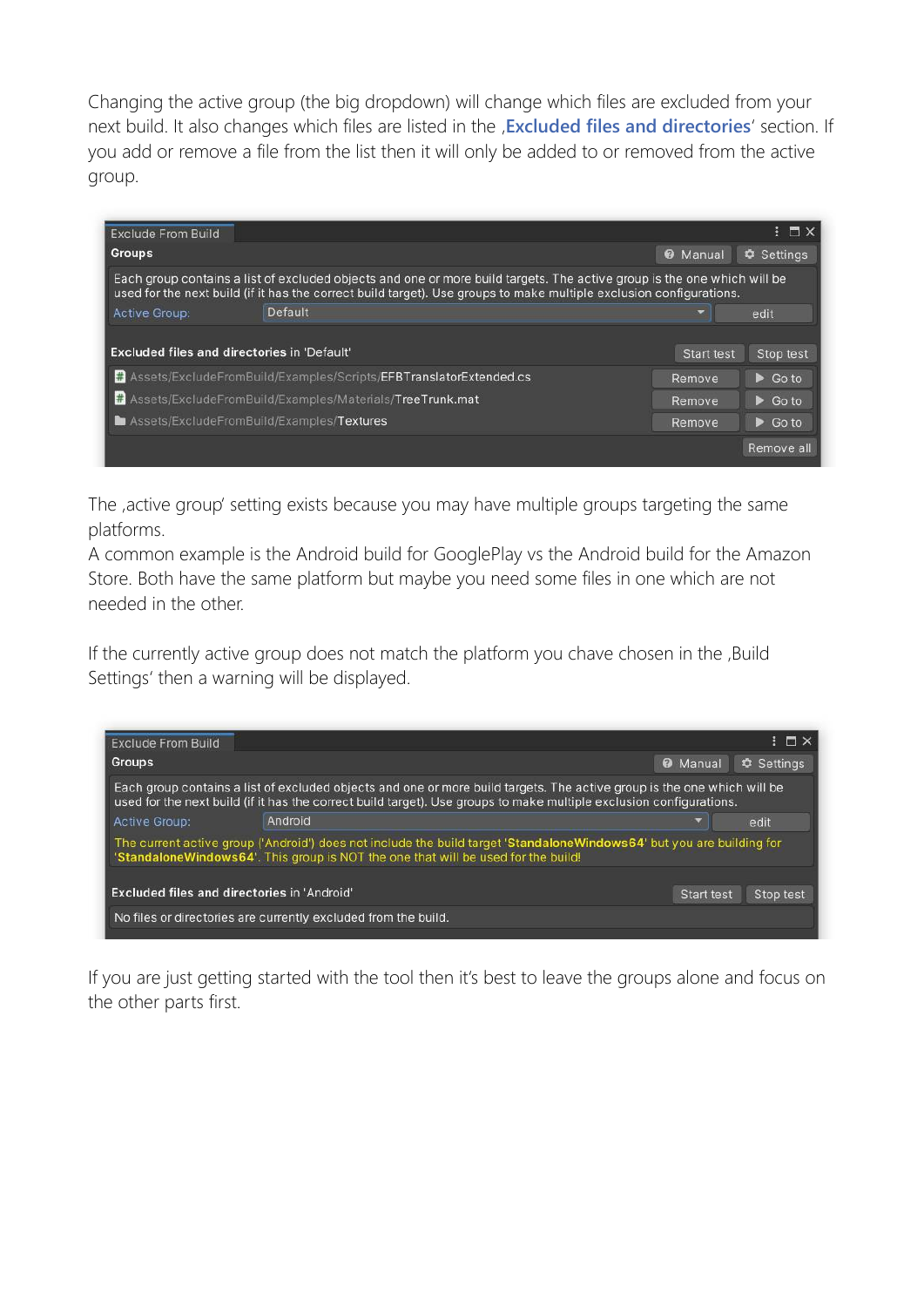## <span id="page-4-0"></span>2.1. Editing Groups

A single , Default' group is added for you right from the start. This group includes all platforms. If you want to edit the groups then use the **,edit' button** on the right.



It will open the edit section. Here you can edit, copy and delete your groups.

In this example I have added one which is for Android only (see the Build Targets lists , Android').

| <b>Exclude From Build</b> |                                                                                                                                                                                                                                                |              |        |                  | $\vdash \Box \times$ |
|---------------------------|------------------------------------------------------------------------------------------------------------------------------------------------------------------------------------------------------------------------------------------------|--------------|--------|------------------|----------------------|
| <b>Groups</b>             |                                                                                                                                                                                                                                                |              |        | <b>@</b> Manual  | Settings             |
|                           | Each group contains a list of excluded objects and one or more build targets. The active group is the one which will be<br>used for the next build (if it has the correct build target). Use groups to make multiple exclusion configurations. |              |        |                  |                      |
| <b>Active Group:</b>      | Default                                                                                                                                                                                                                                        |              |        |                  | back                 |
| Groups                    |                                                                                                                                                                                                                                                |              |        |                  |                      |
| Default                   | <b>Build Targets:</b>                                                                                                                                                                                                                          | Everything . | Delete | Copy             | Activate             |
| Android                   | <b>Build Targets:</b>                                                                                                                                                                                                                          | Android •    | Delete | Copy             | Activate             |
|                           |                                                                                                                                                                                                                                                |              |        | Activate default | Add                  |

Remember: one group can be used for multiple build targets (aka platforms).

| <b>Exclude From Build</b> |                                                                                   |                       |      |                                                                                                                                                                                                                                                |                 | $: \square \times$ |
|---------------------------|-----------------------------------------------------------------------------------|-----------------------|------|------------------------------------------------------------------------------------------------------------------------------------------------------------------------------------------------------------------------------------------------|-----------------|--------------------|
| <b>Groups</b>             |                                                                                   |                       |      |                                                                                                                                                                                                                                                | <b>Ø</b> Manual | <b>C</b> Settings  |
|                           |                                                                                   |                       |      | Each group contains a list of excluded objects and one or more build targets. The active group is the one which will be<br>used for the next build (if it has the correct build target). Use groups to make multiple exclusion configurations. |                 |                    |
| <b>Active Group:</b>      | Mobile                                                                            |                       |      |                                                                                                                                                                                                                                                |                 | back               |
|                           | 'StandaloneWindows64'. This group is NOT the one that will be used for the build! |                       |      | The current active group ('Mobile') does not include the build target 'StandaloneWindows64' but you are building for                                                                                                                           |                 |                    |
| <b>Groups</b>             |                                                                                   |                       |      |                                                                                                                                                                                                                                                |                 |                    |
| Default                   |                                                                                   | <b>Build Targets:</b> | Evel | Nothing                                                                                                                                                                                                                                        | Copy<br>le      | Activate           |
| Android                   |                                                                                   | <b>Build Targets:</b> | And  | Everything                                                                                                                                                                                                                                     | Copy            | Activate           |
| Mobile                    |                                                                                   | <b>Build Targets:</b> | Mix  | StandaloneOSX                                                                                                                                                                                                                                  | Copy            | Activate           |
|                           |                                                                                   |                       |      | StandaloneOSXUniversal                                                                                                                                                                                                                         | ctivate default | Add                |
|                           |                                                                                   |                       |      | StandaloneOSXIntel                                                                                                                                                                                                                             |                 |                    |
|                           |                                                                                   |                       |      | <b>StandaloneWindows</b>                                                                                                                                                                                                                       |                 |                    |
|                           |                                                                                   |                       |      | WebPlayer                                                                                                                                                                                                                                      |                 |                    |
|                           |                                                                                   |                       |      | WebPlayerStreamed                                                                                                                                                                                                                              |                 |                    |
|                           |                                                                                   |                       |      | iOS                                                                                                                                                                                                                                            |                 |                    |
|                           |                                                                                   |                       |      | PS3                                                                                                                                                                                                                                            |                 |                    |
|                           |                                                                                   |                       |      | <b>XBOX360</b>                                                                                                                                                                                                                                 |                 |                    |
|                           |                                                                                   |                       |      | Android                                                                                                                                                                                                                                        |                 |                    |
|                           |                                                                                   |                       |      | StandaloneLinux                                                                                                                                                                                                                                |                 |                    |

Once you are done hit the **,done' button** or the **,back' button** (they both save the changes).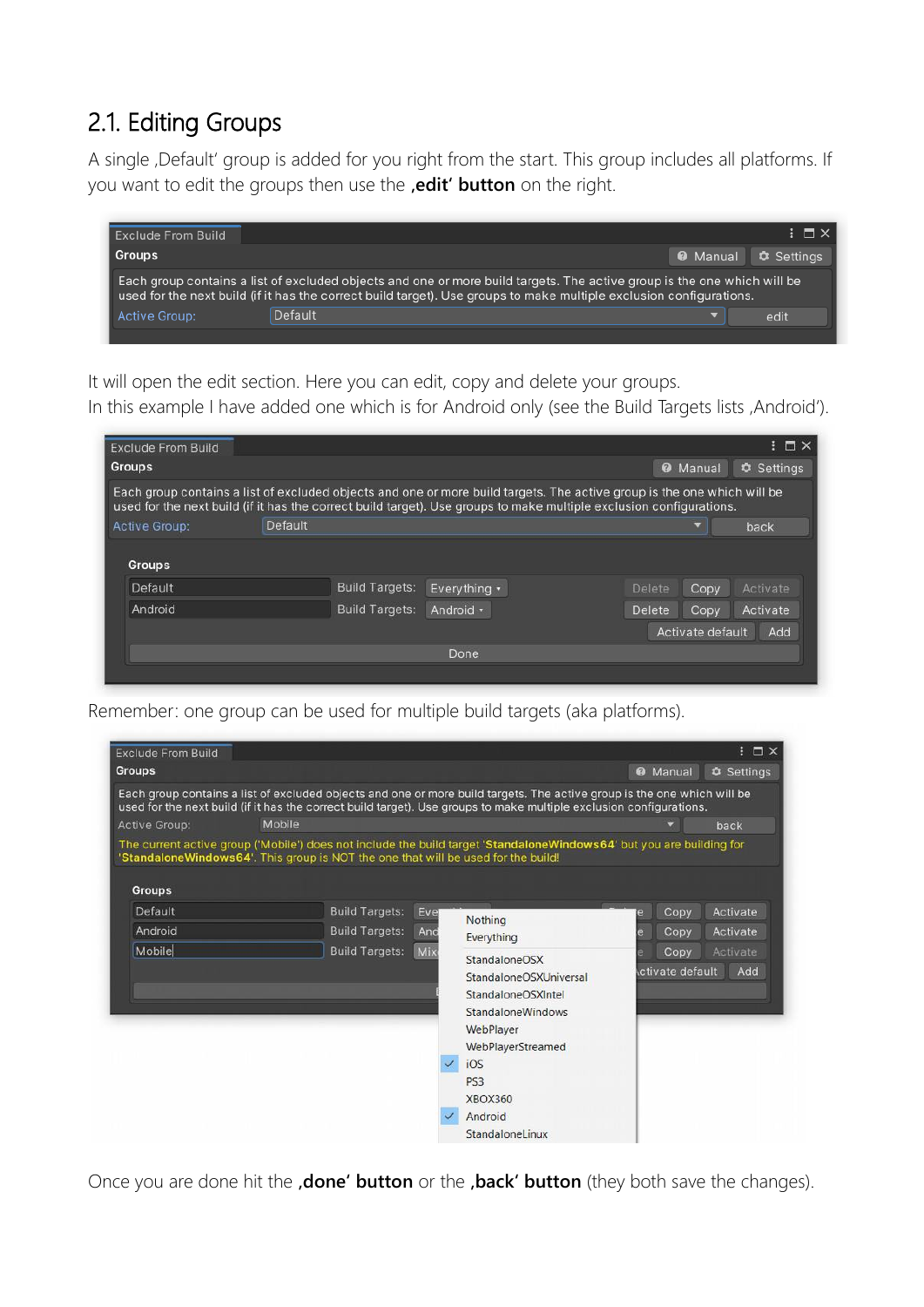# <span id="page-5-1"></span>3. Excluded Files and Directories

This section lists all the excluded files for the currently active group (,Default' in this case). You can easily remove files from the exlusion list by pressing the **remove' button**. The **,go to' buttons** will lead you to the file in the Project window.

| Excluded files and directories in 'Default'                       | Start test | Stop test              |
|-------------------------------------------------------------------|------------|------------------------|
| Assets/ExcludeFromBuild/Examples/Scripts/EFBTranslatorExtended.cs | Remove     | $\triangleright$ Go to |
| Assets/ExcludeFromBuild/Examples/Materials/TreeTrunk.mat          | Remove     | $\triangleright$ Go to |
| Assets/ExcludeFromBuild/Examples/Textures                         | Remove     | $\triangleright$ Go to |
|                                                                   |            | Remove all             |

## <span id="page-5-0"></span>3.1. How to exclude files and directories

Easy, simply **right-click on the file** or directory and choose **, Exclude From Build'**. Done.



Once an object is excluded it will show a little red icon (you can disable this in the settings).

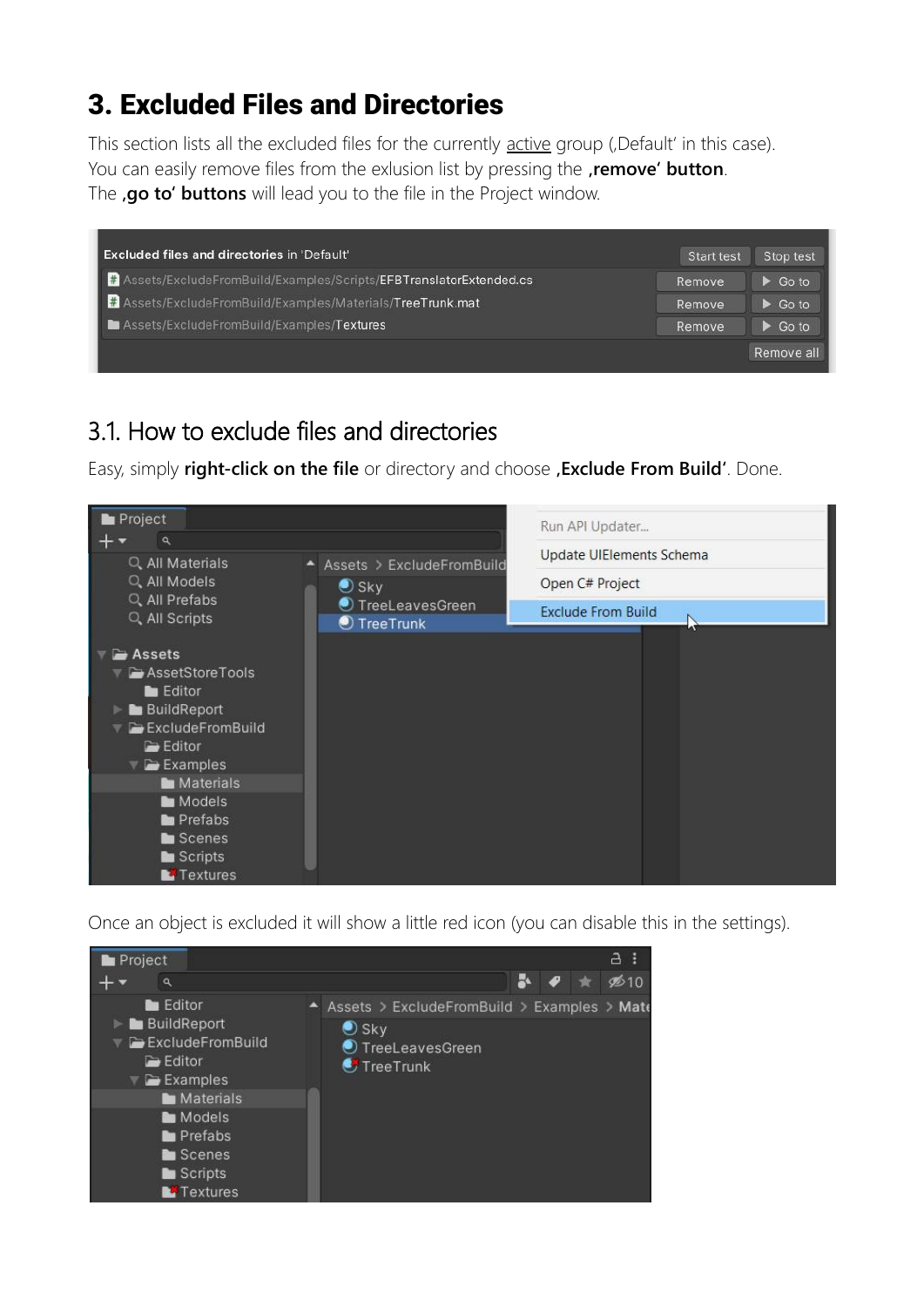If you want to include it again then the process is the same. **Richt-click** and choose , **Exclude From Build'**. The checkmark next to the menu entry indicates whether it is excluded or not.



You can also remove it in window by using the , remove' button.

| <b>Excluded files and directories in 'Default'</b>                | Start test | Stop test              |
|-------------------------------------------------------------------|------------|------------------------|
| Assets/ExcludeFromBuild/Examples/Scripts/EFBTranslatorExtended.cs | Remove     | $\triangleright$ Go to |
| Assets/ExcludeFromBuild/Examples/Textures                         | Remove     | $\triangleright$ Go to |
| O Assets/ExcludeFromBuild/Examples/Materials/TreeTrunk.mat        | Remove     | $\triangleright$ Go to |
|                                                                   |            | Remove all             |

If you wonder how to exclude game objects in scenes or components then read on in Section 4 (Excluded Objects).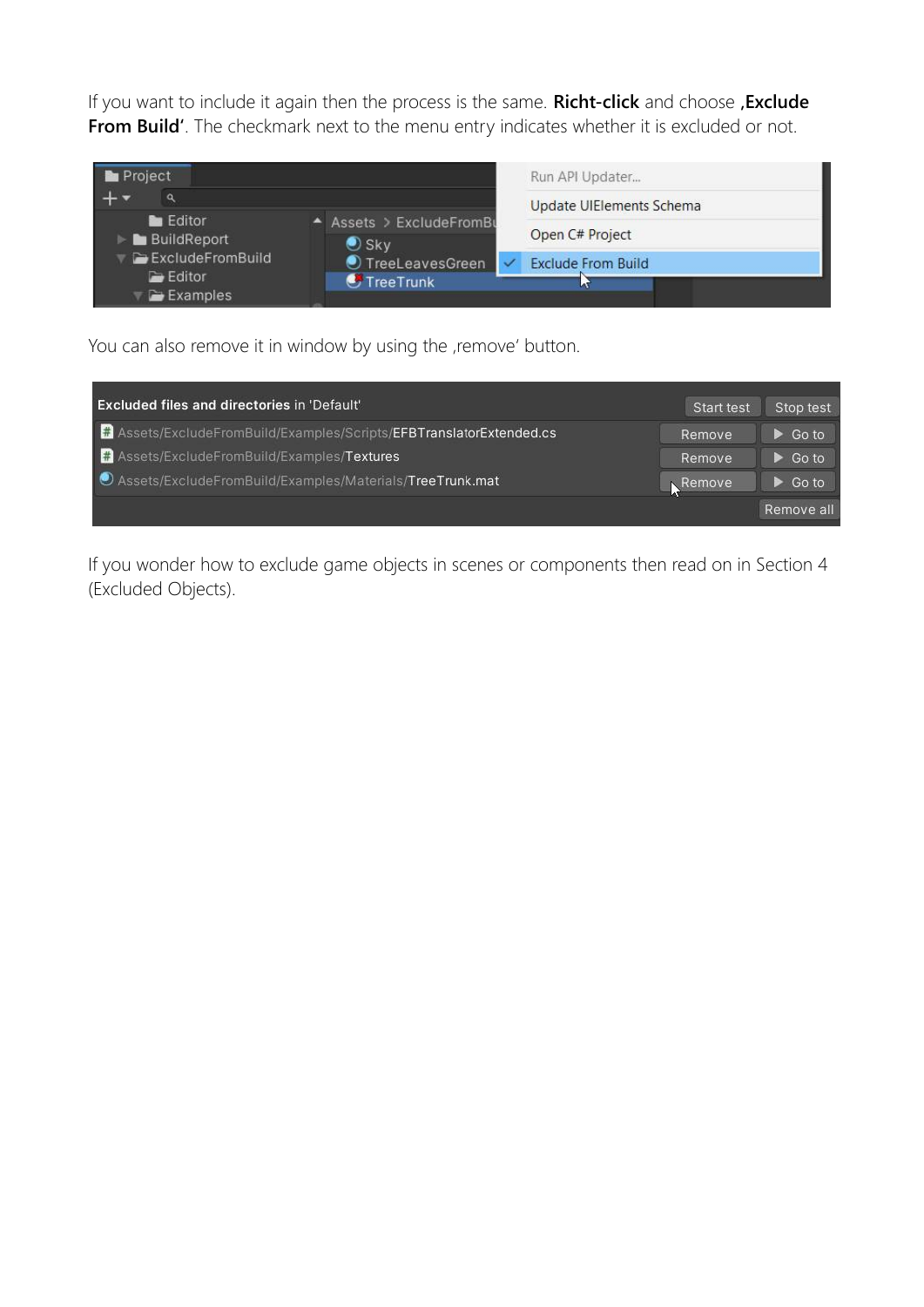## <span id="page-7-0"></span>3.2. Testing (, Start test' & , Stop test')

It would be cumbersome having to make a build every time you wish to see how the excluded files affect the project. To make this easier you can use the , Start test' button (WAIT, don't click it just yet).

Starting the test will execute the same logic on the files and directories that is used to exclude them at build time. Meaning it will HIDE them from unity by temporarily renaming them with a '~' at the end. For this reason it is very important that you **DO NOT COMMIT ANYTHING TO YOUR VERSION CONTROL SYSTEM WHILE TESTING**!

If you have any SCRIPTS excluded then this will trigger a recomplile (may take quite some time).



Before the test: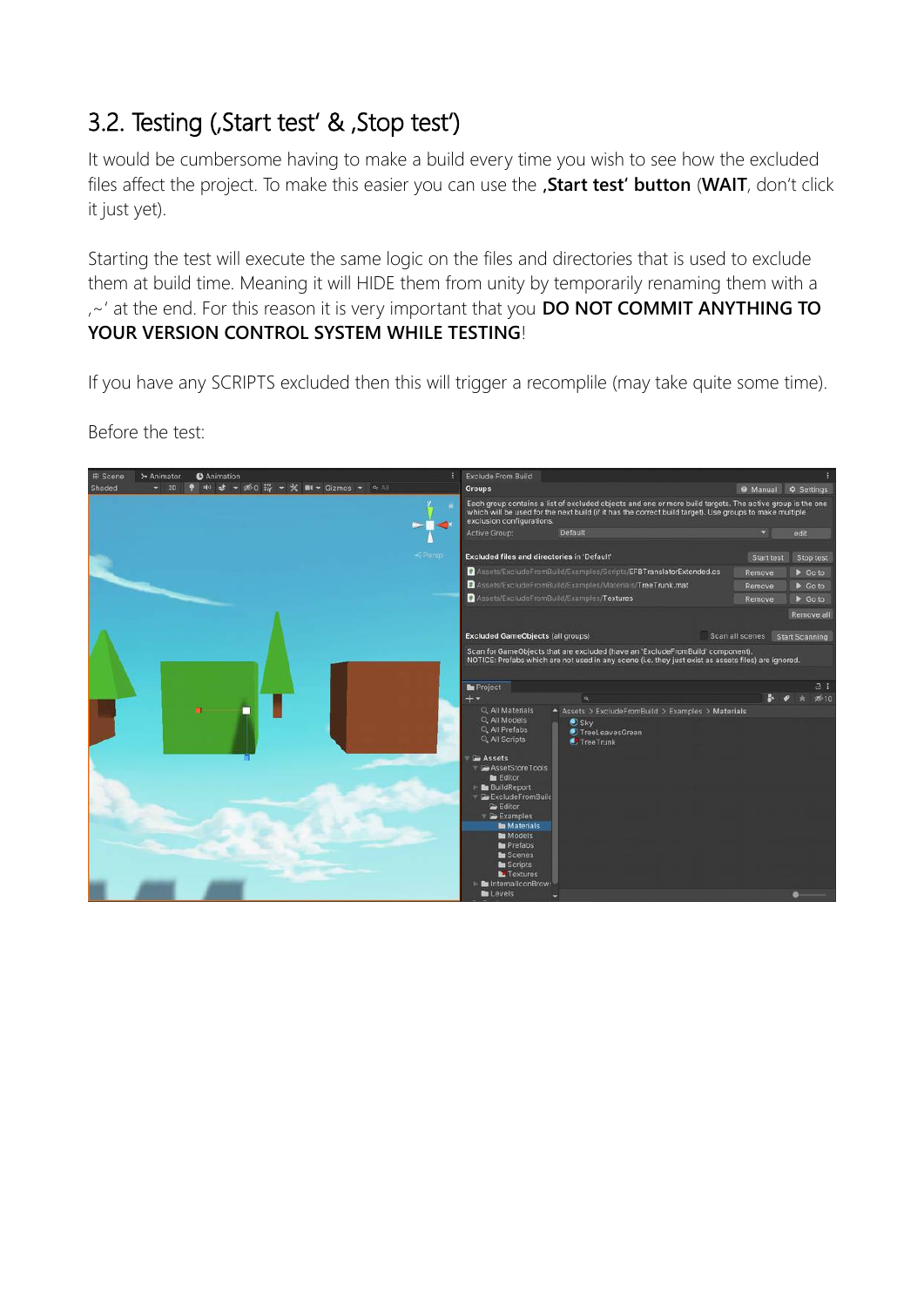During the test:

Notice the missing Jextures' folder and the brown JreeTrunk' Material is also gone. The tool will show a red warning while testing (so you don't forget to turn it off).



NOTICE: The exclusions on components or game objects within scenes are NOT affected by the test. You can control it for each , Exclude From Build' component via the , Test In Play Mode' setting. Testing components outside of Play Mode is not supported at the moment.

Again: Don't forget to stop the test before continuing your work. The tool checks at every start if there still is a test running and warns you (asks you to stop it).

Getting errors (like compile errors) while testing is to be expected if you exclude script files. Fix them, otherwise you will also get these errors while building.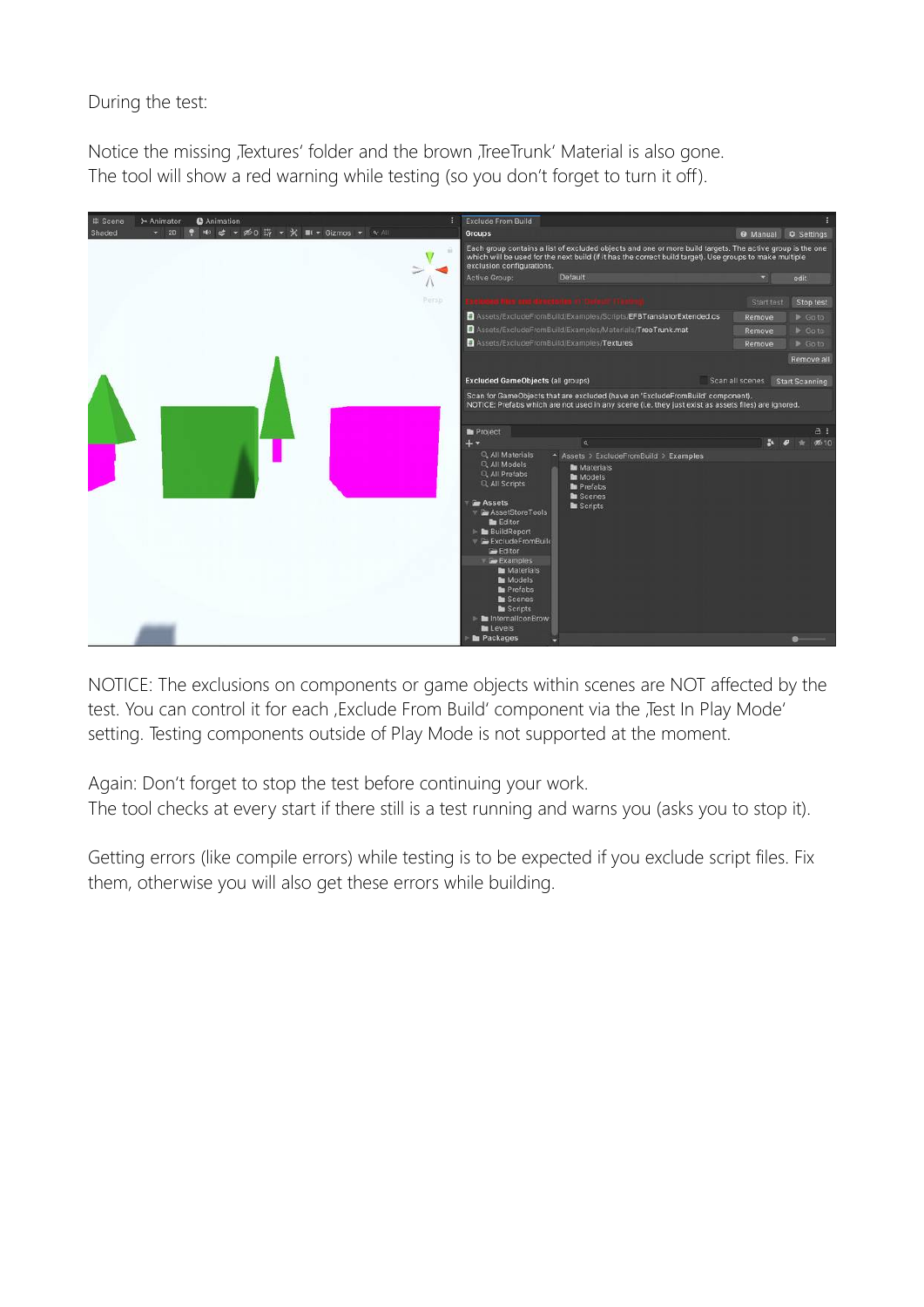# <span id="page-9-0"></span>4. Excluded Objects

This section allows you to scan scenes for game objects which do have an , Exclude From Build' component attached.

By default only the currently open scenes are scanned. To scan all scenes check the **, Scan all scenes' box** and hit the **'Scan Scenes' button**.



Scanning may take a while as every single scene in the project is loaded and every game object is checked.

Once it's done it will display a list of game objects and a path (scene : path in scene).

| Scan for GameObjects that are excluded (have an 'ExcludeFromBuild' component).<br>NOTICE: Prefabs which are not used in any scene (i.e. they just exist as assets files) are ignored. |                             |
|---------------------------------------------------------------------------------------------------------------------------------------------------------------------------------------|-----------------------------|
| $\blacktriangleright$ Logs                                                                                                                                                            |                             |
| Scan Results (all scenes)                                                                                                                                                             |                             |
| ExcludeFromBuildExample: ParentOfCubie / Cube Brown                                                                                                                                   | $\triangleright$ Scene      |
| ExcludeFromBuildExample: Cube (2)                                                                                                                                                     | $\triangleright$ Scene      |
| ExcludeFromBuildExample: Canvas / ButtonA                                                                                                                                             | $\triangleright$ Scene      |
| Level1.1: Hidden Trap / Enemy Alt A                                                                                                                                                   | $\blacktriangleright$ Scene |
| Level1.1: Companion Cubie                                                                                                                                                             | $\triangleright$ Scene      |
| $Level1.2$ : Ally #1                                                                                                                                                                  | $\triangleright$ Scene      |
| Level1.2: Alternative Universe / Evil Companion Cube                                                                                                                                  | $\triangleright$ Scene      |

The scan process does not take the , Groups' setting into account. It lists all found objects.

The scan process does not take unused Prefab assets into account. It scans prefabs within scenes just fine but if you have a Prefab which is not used in any scene then it won't show up in the results (i.e. it only scans scene assets and nothing else).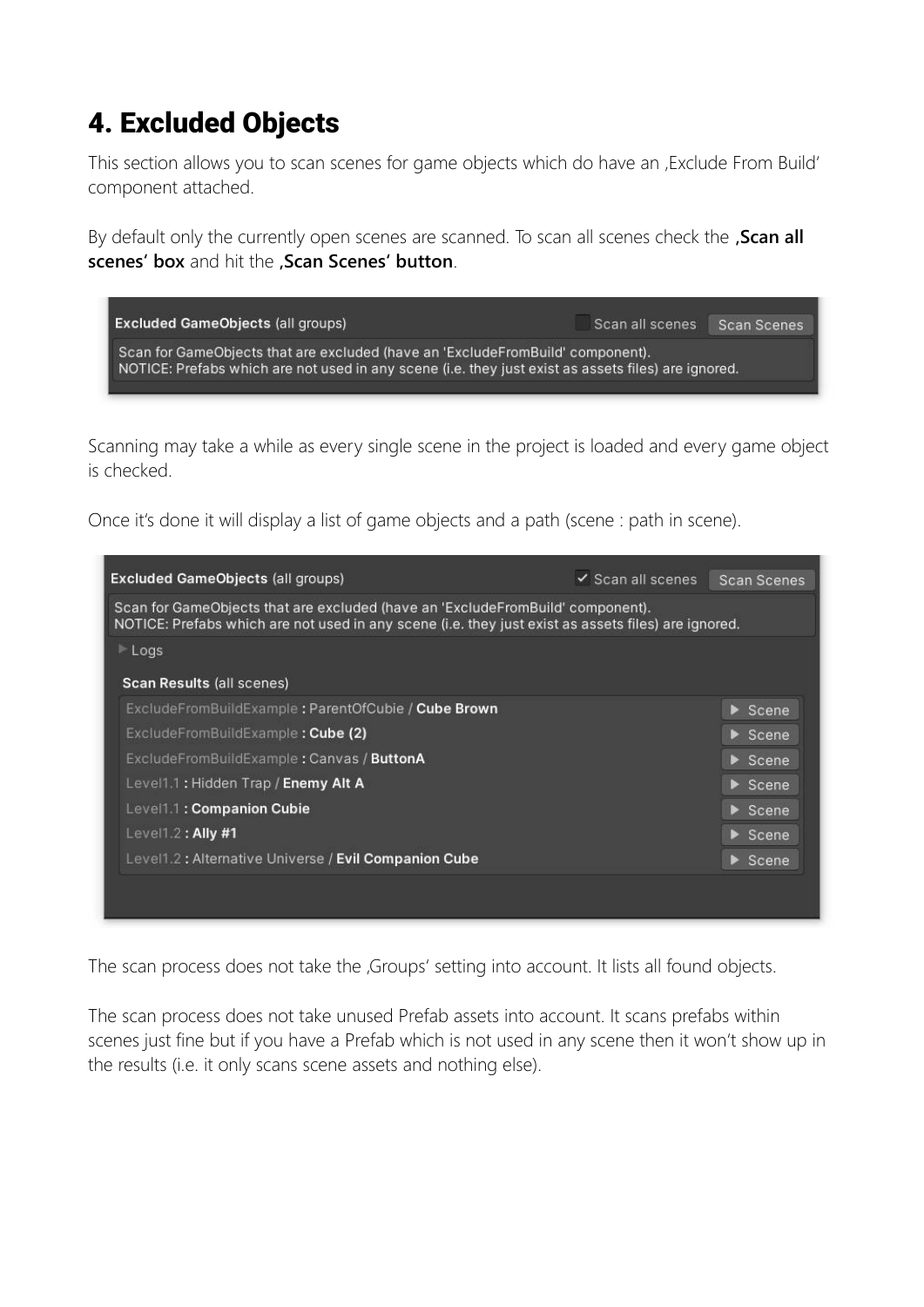## <span id="page-10-0"></span>4.1. How to exclude GameObjects and Components

To exclude game objects or even single components you will have to add the , **Exclude From Build' Component** to the game object.

| Add Component             |  |
|---------------------------|--|
| a excl                    |  |
| Search                    |  |
| <b>Exclude From Build</b> |  |
| New script                |  |

You may be concerned about them bloating your scenes. Don't worry, these components are editor only. They will all be removed along with all the other excluded files and directories.

The component has three sections to control the behaviour (A, B, C)

| <b>BEE</b>    |                                     | <b>Exclude From Build Component (Script)</b> |  |
|---------------|-------------------------------------|----------------------------------------------|--|
|               | <b>Excluded Objects, Components</b> |                                              |  |
|               | Game Object                         |                                              |  |
| <b>Groups</b> |                                     |                                              |  |
|               | All Groups                          |                                              |  |
| Testing       |                                     |                                              |  |
|               | Test In Play Mode                   |                                              |  |

#### **A) Excluded Objects, Components:**

By default it is set to exclude the whole game object (Game Object' checked).

If you want to only exclude one or more components then uncheck , Game Object' and drag the components into the ,Components' list.

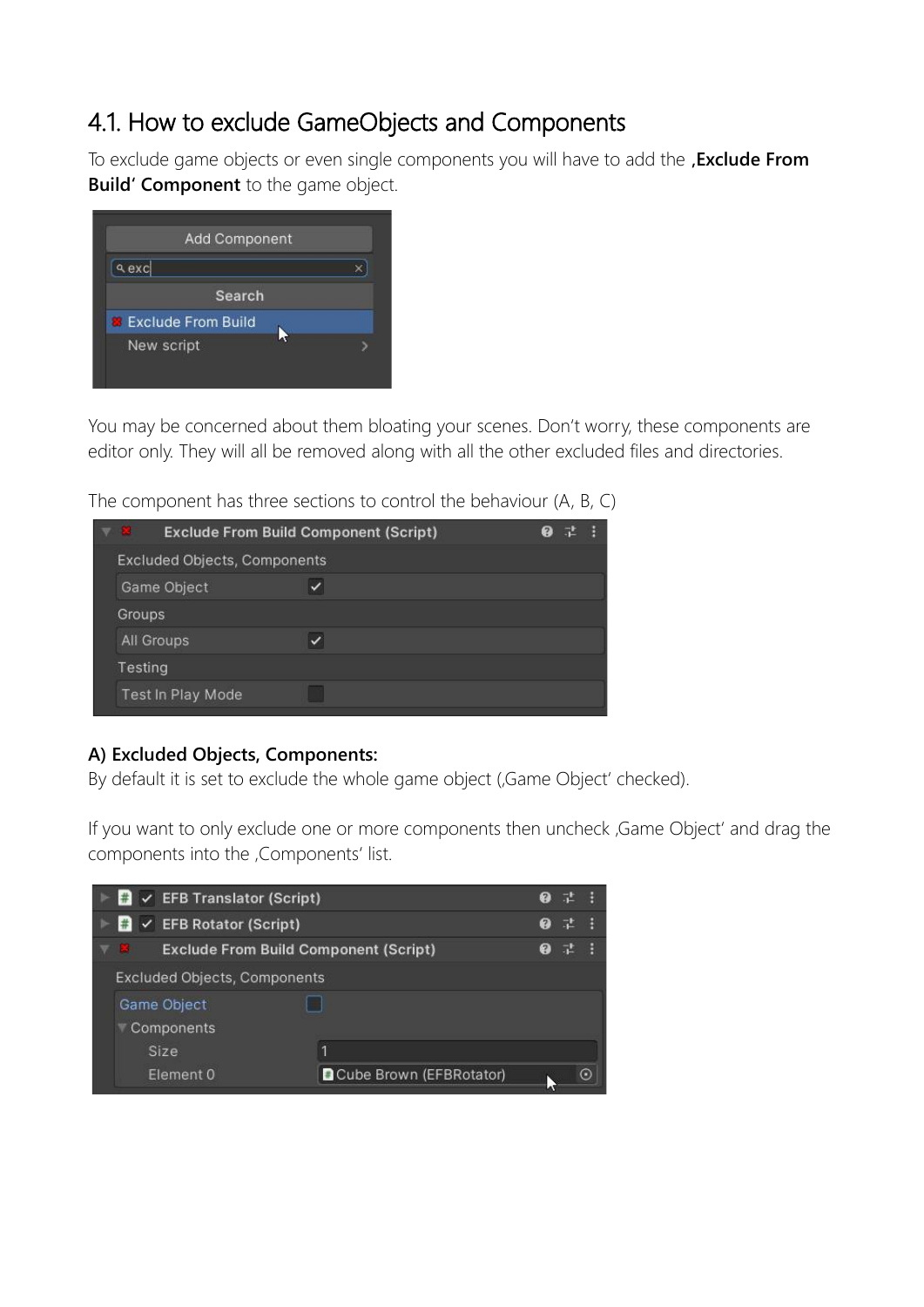#### **B) Groups**

If you are not yet familiar with groups then please go read Section 1 (Groups) first.

By default the exclusion will happen for every group (,All Groups' is checked).

| <b>START OF BUILDING</b> |  |
|--------------------------|--|
| <b>ALL AND COMPANY</b>   |  |

If you want to bind this exclusion to a specific group then you can disable , All Groups' and choose one or more groups. By default it is set to , None', which means it would never be executed.

| Groups     |  |
|------------|--|
| All Groups |  |
| Groups:    |  |

To give you a little help the currently active group is marked with a star, \*' at the end.

| ⊽ 88    | <b>Exclude From Build Component (Script)</b> |   | Ø                 | 羅 |  |
|---------|----------------------------------------------|---|-------------------|---|--|
|         | <b>Excluded Objects, Components</b>          |   |                   |   |  |
|         | Game Object                                  |   |                   |   |  |
| Groups  |                                              |   |                   |   |  |
|         | <b>All Groups</b>                            |   |                   |   |  |
| Groups: |                                              |   | None              |   |  |
| Testing |                                              |   | <b>All Groups</b> |   |  |
|         | <b>Test In Play Mode</b>                     | ✓ | Default *         |   |  |
|         | <b>TreeTrunk</b>                             | ✓ | Android           |   |  |
|         | hodor Ctondord                               |   | Mobile            |   |  |

Remember: it's not a dropdown but a multi-select list.

#### **C) Testing**

Testing is only supported in Play Mode. If you enable it and hit , Play' then the exclusion logic will be executed in OnAwake().

| and the property of the first party<br>Test In Play Mode |  |  |
|----------------------------------------------------------|--|--|

If the active group is not included in the selected groups then a warning will be displayed.

| Groups                                                                        |  |             |                           |
|-------------------------------------------------------------------------------|--|-------------|---------------------------|
| All Groups                                                                    |  |             |                           |
| Groups:                                                                       |  | $1 - 1 - 1$ |                           |
| Testing                                                                       |  |             | None<br><b>All Groups</b> |
| <b>Test In Play Mode</b>                                                      |  |             | Default *                 |
| The test will do nothing because the current activ<br>not in the groups list. |  |             | Android                   |
|                                                                               |  |             | lлť<br>Mobile             |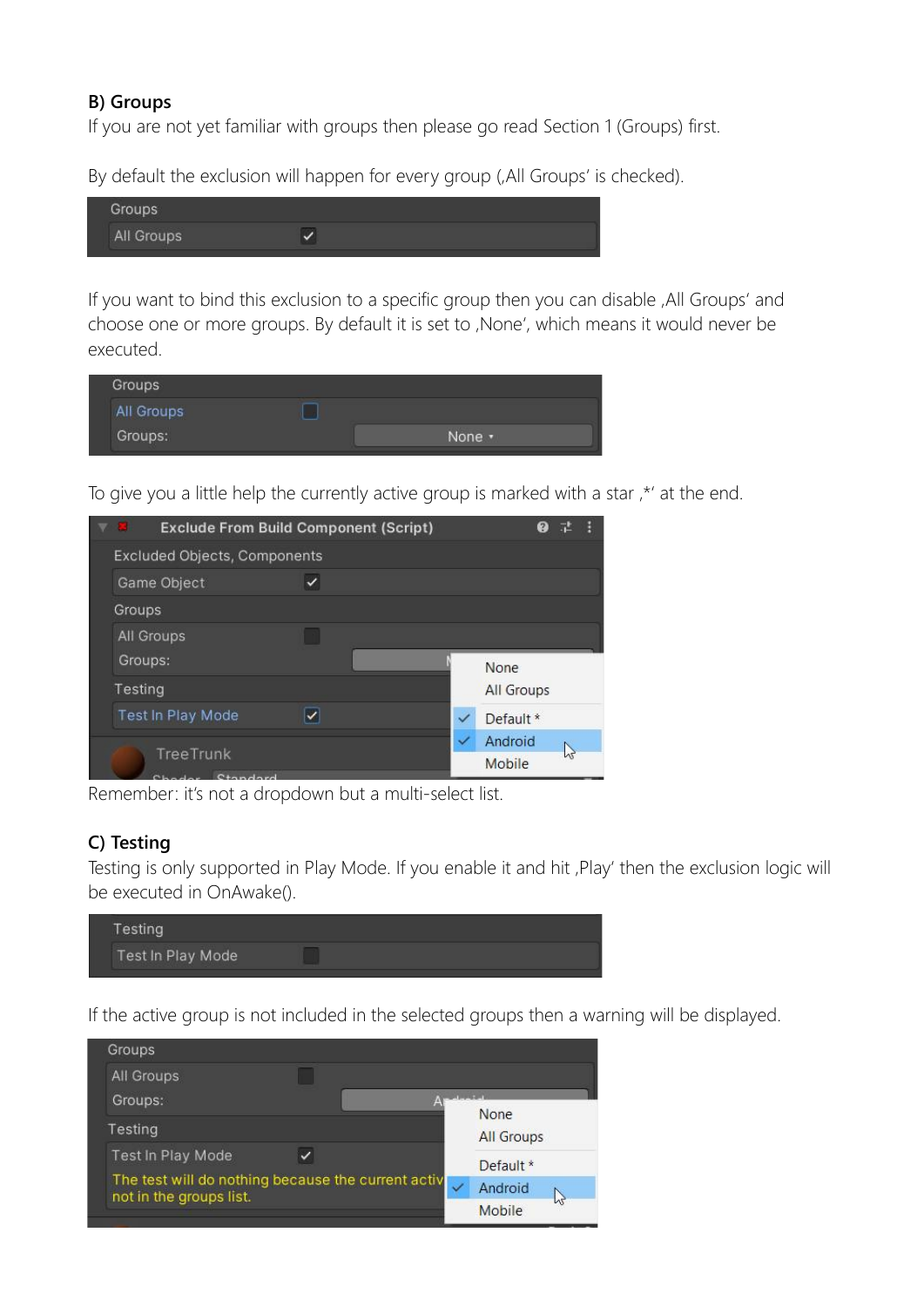# <span id="page-12-0"></span>5. Settings

The settings are stored in a Scriptable Object located under Assets/. You can access them via the Project Settings.. menu.